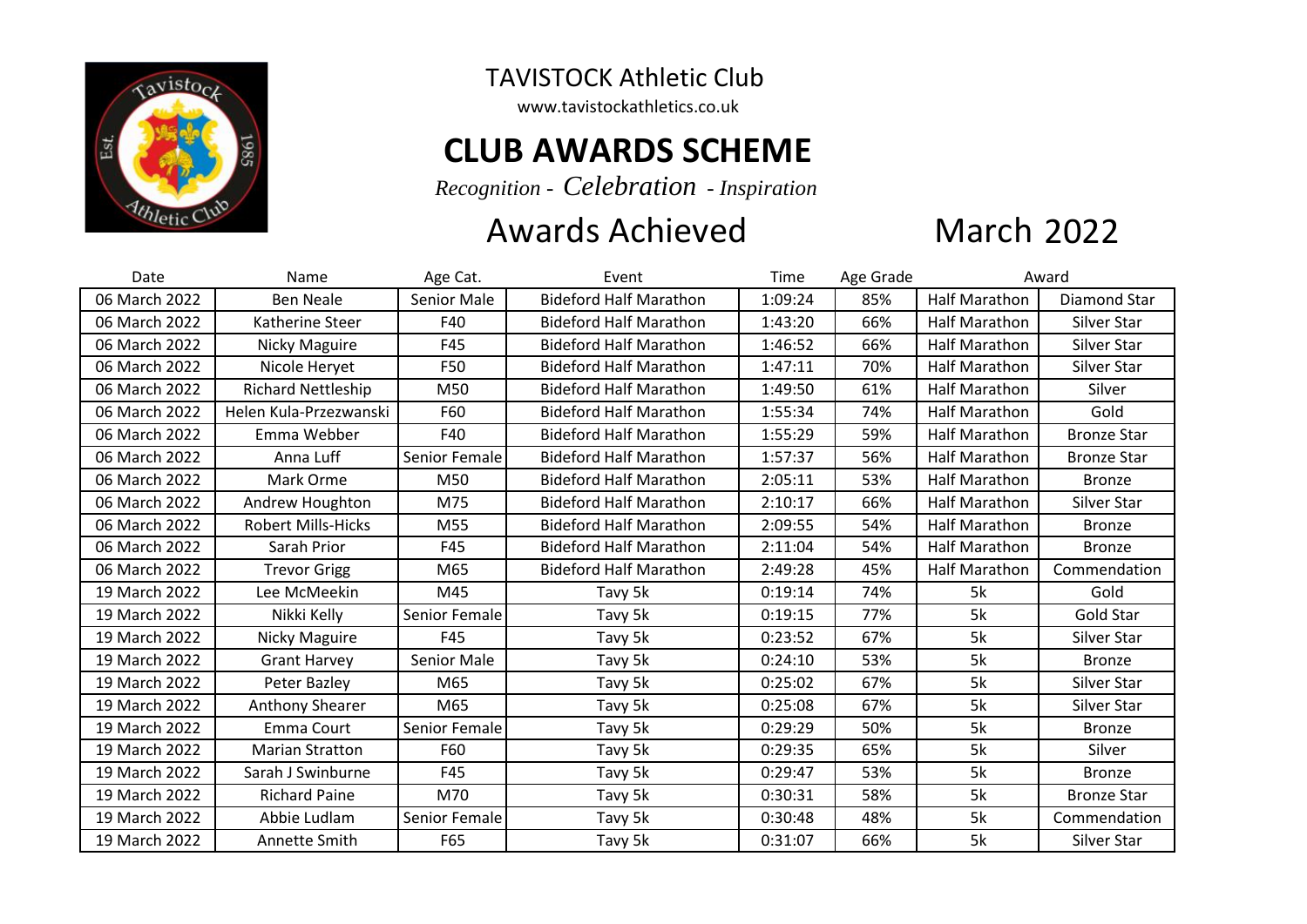| 19 March 2022 | Cynthia Squance          | F60           | Tavy 5k                      | 0:31:30 | 61% | 5k                   | Silver             |
|---------------|--------------------------|---------------|------------------------------|---------|-----|----------------------|--------------------|
| 19 March 2022 | Ann Ruddock              | F55           | Tavy 5k                      | 0:31:53 | 56% | 5k                   | <b>Bronze Star</b> |
| 19 March 2022 | <b>Heather Tigwell</b>   | F55           | Tavy 5k                      | 0:32:13 | 55% | 5k                   | <b>Bronze Star</b> |
| 19 March 2022 | <b>Gill Northey</b>      | F55           | Tavy 5k                      | 0:32:26 | 55% | 5k                   | <b>Bronze Star</b> |
| 19 March 2022 | Sue Jarman               | F60           | Tavy 5k                      | 0:33:31 | 57% | 5k                   | <b>Bronze Star</b> |
| 19 March 2022 | Darren Fisher            | M50           | Tavy 5k                      | 0:33:31 | 44% | 5k                   | Commendation       |
| 19 March 2022 | Norma Gilbert            | F65           | Tavy 5k                      | 0:34:03 | 60% | 5k                   | Silver             |
| 19 March 2022 | Lisa Lemon               | F45           | Tavy 5k                      | 0:35:07 | 45% | 5k                   | Commendation       |
| 19 March 2022 | <b>Elaine Phillips</b>   | F50           | Tavy 5k                      | 0:35:29 | 47% | 5k                   | Commendation       |
| 19 March 2022 | Nicky Isbell             | F60           | Tavy 5k                      | 0:36:49 | 52% | 5k                   | <b>Bronze</b>      |
| 19 March 2022 | Helen Woods              | F50           | Tavy 5k                      | 0:39:32 | 42% | 5k                   | Commendation       |
| 19 March 2022 | <b>Nick Parsons</b>      | M60           | Tavy 5k                      | 0:40:33 | 40% | 5k                   | Commendation       |
| 19 March 2022 | <b>Stephanie Ellis</b>   | Senior Female | Tavy 5k                      | 0:41:32 | 36% | 5k                   | Commendation       |
| 19 March 2022 | <b>Tracey Weymouth</b>   | F45           | Tavy 5k                      | 0:42:03 | 38% | 5k                   | Commendation       |
| 19 March 2022 | Laura Lewis              | F55           | Tavy 5k                      | 0:46:10 | 39% | 5k                   | Commendation       |
| 19 March 2022 | Jenny Freeman            | F65           | Tavy 5k                      | 0:46:14 | 45% | 5k                   | Commendation       |
| 19 March 2022 | Julie Parsons            | F55           | Tavy 5k                      | 0:46:58 | 38% | 5k                   | Commendation       |
| 19 March 2022 | Lucy Turnbull            | F55           | Tavy 5k                      | 0:47:37 | 38% | 5k                   | Commendation       |
| 19 March 2022 | Heather Richardson       | Senior Female | Tavy 5k                      | 0:48:21 | 31% | 5k                   | Commendation       |
| 19 March 2022 | Louise Sambells          | F50           | Tavy 5k                      | 0:48:21 | 35% | 5k                   | Commendation       |
| 20 March 2022 | Adam Holland             | Senior Male   | Tavy 13                      | 1:17:57 | 76% | <b>Half Marathon</b> | Gold Star          |
| 20 March 2022 | <b>Michael Greenacre</b> | Senior Male   | Tavy 13                      | 1:28:14 | 67% | <b>Half Marathon</b> | Silver Star        |
| 20 March 2022 | Lee McMeekin             | M45           | Tavy 13                      | 1:32:11 | 70% | <b>Half Marathon</b> | Silver Star        |
| 20 March 2022 | Hannah Worth             | F35           | Tavy 13                      | 1:35:48 | 69% | <b>Half Marathon</b> | Silver Star        |
| 20 March 2022 | <b>Marc Curtis</b>       | M50           | Tavy 13                      | 1:38:52 | 68% | <b>Half Marathon</b> | Silver Star        |
| 20 March 2022 | Jenny Jeeves             | F50           | Tavy 13                      | 1:41:41 | 73% | <b>Half Marathon</b> | Gold               |
| 20 March 2022 | Jenny Bryant             | F50           | Tavy 13                      | 1:45:16 | 71% | <b>Half Marathon</b> | Gold               |
| 20 March 2022 | <b>Steve Cox</b>         | M50           | Tavy 13                      | 1:46:28 | 63% | <b>Half Marathon</b> | Silver             |
| 20 March 2022 | Katherine Steer          | F40           | Tavy 13                      | 1:48:04 | 63% | <b>Half Marathon</b> | Silver             |
| 20 March 2022 | Sarah Turner             | F40           | Tavy 13                      | 1:57:27 | 58% | <b>Half Marathon</b> | <b>Bronze Star</b> |
| 20 March 2022 | Pete Bazeley             | M65           | Tavy 13                      | 2:02:54 | 62% | <b>Half Marathon</b> | Silver             |
| 20 March 2022 | Andrew Houghton          | M75           | Tavy 13                      | 2:06:32 | 68% | <b>Half Marathon</b> | Silver Star        |
| 20 March 2022 | Lisa Nickel              | F40           | Tavy 13                      | 2:29:37 | 45% | <b>Half Marathon</b> | Commendation       |
| 27 March 2022 | Lee McMeekin             | M45           | Cardiff Half Marathon        | 1:24:40 | 76% | <b>Half Marathon</b> | <b>Gold Star</b>   |
| 27 March 2022 | Nikki Kelly              | Senior Female | <b>Cardiff Half Marathon</b> | 1:25:53 | 77% | <b>Half Marathon</b> | Gold Star          |